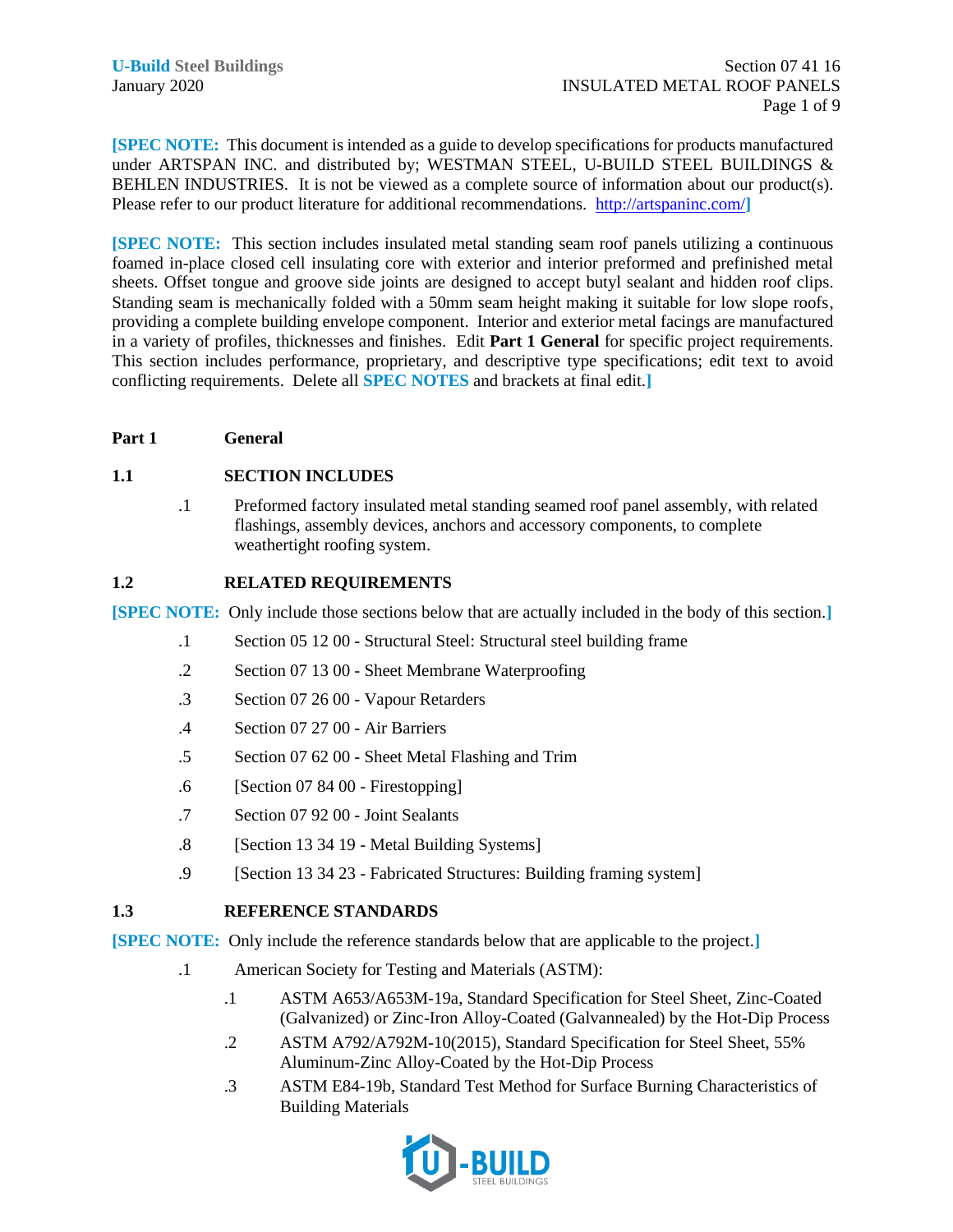- .4 ASTM C518-17, Standard Test Method for Steady-State Thermal Transmission Properties by Means of the Heat Flow Meter Apparatus
- .5 ASTM C1363-19, Standard Test Method for Thermal Performance of Building Materials and Envelope Assemblies by Means of a Hot Box Apparatus
- .6 ASTM E72-15, Standard Test Methods of Conducting Strength Tests of Panels for Building Construction
- .7 ASTM E1680-11, Standard Test Method for Rate of Air Leakage Through Exterior Metal Roof Panel Systems
- .8 ASTM E1646-95(2018), Standard Test Method for Water Penetration of Exterior Metal Roof Panel Systems by Uniform Static Air Pressure Difference
- .2 National Fire Protection Agency (NFPA)
	- .1 NFPA 286, Standard Methods of Fire Tests for Evaluating Contribution of Wall and Ceiling Interior Finish to Room Fire Growth
- .3 Underwriters Laboratories Canada (ULC)
	- .1 CAN/ULC S101-14, Standard Methods of Fire Endurance Tests of Building Construction and Materials
	- .2 CAN/ULC S102-18, Standard Method of Test for Surface Burning Characteristics of Building Materials and Assemblies
	- .3 CAN/ULC S126-14, Standard Method of Test for Fire Spread Under Roof-Deck Assemblies
	- .4 CAN/ULC S127-14, Standard Corner Wall Method of Test for Flammability Characteristics on Non-Melting Foam Plastic Building Materials
	- .5 CAN/ULC S138-06, Standard Method of Test for Fire Growth of Insulated Building Panels in Full-Scale Room Configuration
- .4 Canadian Standards Association (CSA)
	- .1 CSA-S16-19, Design of Steel Structures
	- .2 CSA-S136-16, North American Specification for the Design of Cold-formed Steel Structural Members
- .5 Canadian Sheet Steel Building Institute (CSSBI)
	- .1 CSSBI 30M-2017, Standard for Steel Building System
	- .2 CSSBI S8-2018, Quality and Performance Specification for Prefinished Sheet Steel Used for Building Products

# **1.4 ADMINISTRATIVE REQUIREMENTS**

- .1 Coordination: Coordinate work in accordance with Section 01 31 00, and as follows:
	- .1 Coordinate with other Work having a direct bearing on Work of this section.
	- .2 Coordinate the Work for installation of [vapour retarder] [air barrier system].
	- .3 Coordinate the Work with installation of [roof hatches] [vents] [equipment support] [fall protection equipment] [and other materials penetrating metal roof panel system].
- .2 Pre-Installation Meeting:

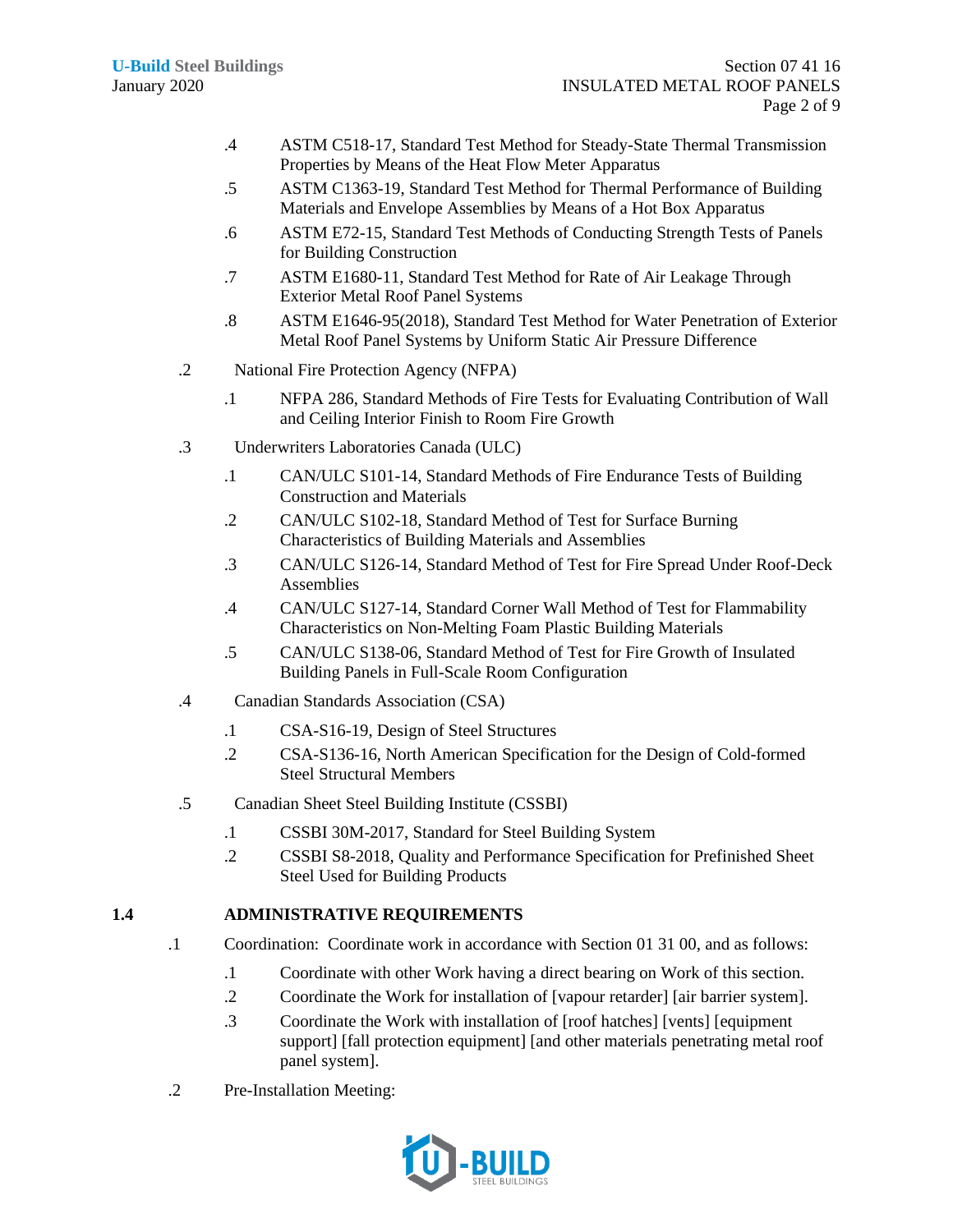- .1 Convene [one (1) week] [[\_\_\_\_] weeks] before starting work of this section.
- .2 Review construction schedule, material availability, personnel, equipment, facilities and other relevant issues to avoid unnecessary delays.
- .3 Review methods and procedures related to panel installation, including manufacturer's written instructions.

# **1.5 SUBMITTALS**

- .1 Submit information in accordance with Section 01 33 00 Submittal Procedures.
- .2 Action Submittals:
	- .1 Shop Drawings:
		- .1 Indicate arrangement of metal panels. Including panel dimensions, profiles of [inner and outer] panels, location and types of; sealants, supports, fasteners, flashing, closures and all metal components related to metal roof panel installation.
		- .2 Provide Shop Drawings stamped and signed by a Professional Engineer, registered or licenced in [Province] [Territory], Canada.
	- .2 Samples:
		- .1 [Samples for Initial Selection: Submit manufacturer's [colour chart] [prefinished metal samples] showing manufacturer's full range of standard colours for selection.]
		- .2 [Samples for Verification:
			- .1 Submit [duplicate] colour samples approximately [100mm x 100mm] in [each] selected colour, finish and texture.
			- .2 Submit sample, 300mm long [x panel width,] [for each specified profile].
	- .3 Informational Submittals:

**[SPEC NOTE:** When manufacturer's written instructions for specific installation requirements are referenced in **Part 3 Execution**, include the following request for submittal of those instructions. Edit the Part 3 statements to avoid conflict with manufacturer's written instructions.**]**

- .1 Product Data: Submit manufacturer's product data sheet indicating; dimension, exterior and interior steel gauge, tests and thermal values.
- .2 Installation Data: Submit manufacturer's installation requirements, special handling criteria, installation sequence, and cleaning procedures.
- .4 Design Submittals:
	- .1 Submit [documentation] [certification] indicating compliance to performance/design criteria, signed and sealed by the professional responsible for their preparation.
		- .1 Design Data: Include material data, calculations and details.
	- .2 Letters of Assurance: Submit the following documents as required by authorities having jurisdiction or as specified in Section [2004].
		- .1 [Letter] [Schedule] of [Assurance] [Compliance] [Commitment]: Submit [concurrently with Shop Drawings] [before start of Work].

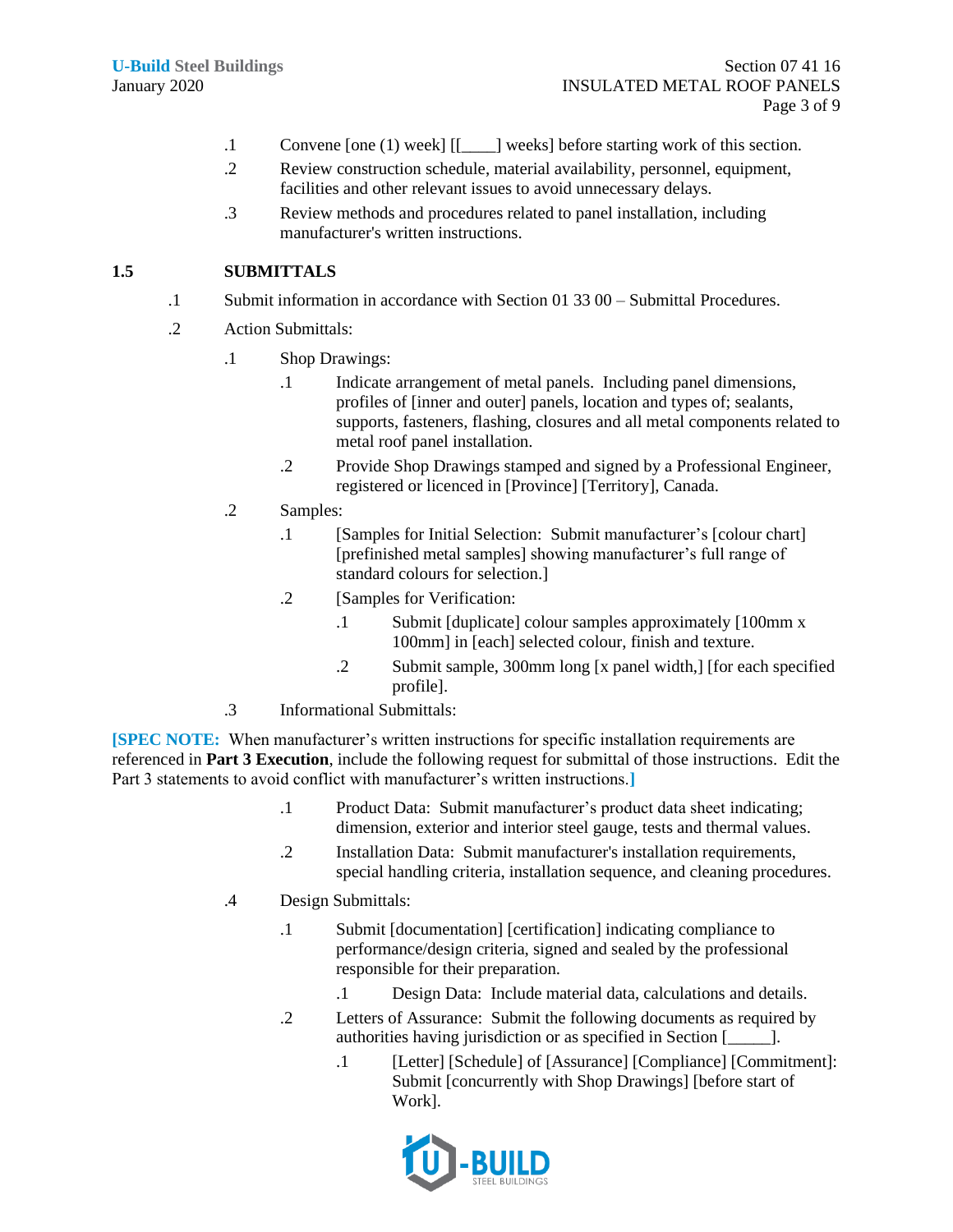- .2 [Letter] [Schedule] of [Assurance] [Compliance] [Commitment]: Submit after completion of Work of this Section.
- .5 Closeout Submittals:
	- .1 Section 01 78 00: Submission procedures.
	- .2 Maintenance Data: Submit maintenance data for cleaning and maintenance of panel finishes for incorporation into O & M manual specified in Section [\_\_\_\_\_].

## **1.6 QUALITY ASSURANCE**

- .1 Structural design in accordance with CSA-S136.
- .2 Manufacturer Qualifications: Company specializing in manufacturing the Products specified in this section with minimum [five (5)] years [documented] experience.
- .3 Installer Qualifications: Company specializing in performing the work of this section with minimum [five (5)] years documented experience [and approved by the manufacturer].
- .4 Design Professional Qualifications: Professional [Structural] Engineer experienced in design of this Work and licensed in the [province] [place] where the project is located.

# **1.7 MOCK-UPS**

**[SPEC NOTE:** Only include the following if Mock-Ups are applicable to the project. Mock-Ups impact project cost and project schedule. Insulated Metal Panel Mock-Ups tend to remain as part of the work.**]**

- .1 Section [01 43 00] [01 45 00]: General requirements for mock-ups
- .2 Provide [\_\_\_\_\_] m long x [\_\_\_\_\_] m wide mock-up of roof [and wall panels] [including gutter system], attachments to structural framing, associated vapour retarder and air barriers, drainage system, sealants, and related insulation.
- .3 Locate [where directed by Consultant].
- .4 Approved mock-up [will] [will not] remain as part of the Work.

# **1.8 DELIVERY, STORAGE ON SITE, AND PROTECTION**

- .1 Section 01 61 00: Transport, handle, store, and protect products from damage.
- .2 Follow manufacturer's guidelines for transportation, storage, stacking, loading and unloading.
- .3 Deliver and store materials in manufacturer's original, unopened packaging, with identification labels intact.
- .4 Store material off ground, protect from weather, impacts, abrasion and provide ventilation. Slope to ensure drainage. Protect from direct sunlight exposure until installed.

# **1.9 WARRANTY**

.1 Section [01 78 00]: Warranties.

**[SPEC NOTE:** CCDC contacts use Substantial Performance. Revise term below to suit the definition in the Project's contract.**]**

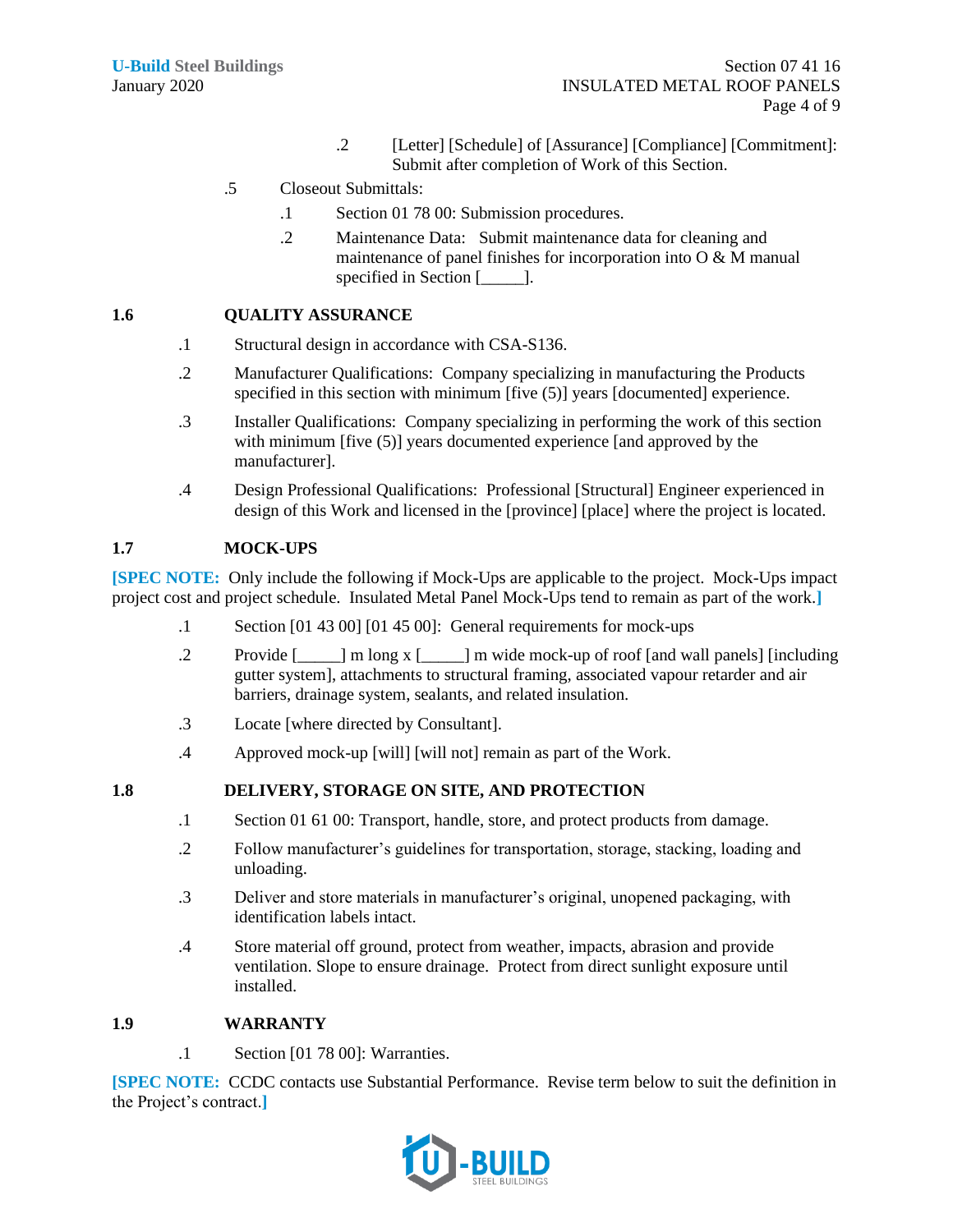.2 Provide manufacturer's two-year warranty against manufacturer's defects and deficiencies from the date of Substantial Performance of the Work.

**[SPEC NOTE:** CSSBI S8-2018 - Quality and Performance Specification for Prefinished Sheet Steel Used for Building Products, provides paint qualification tests and weathering per ASTM standards, including 40-year film integrity and 30 years for chalk and colour change.**]**

- .3 Provide manufacturers panel finish warranty including degradation of paint finish under normal atmospheric conditions including colour fading caused by exposure to weather.
	- .1 [40-year film integrity and 30-year chalk and colour change in accordance with CSSBI S8-2018.]

## **Part 2 Products**

## **2.1 MANUFACTURERS**

- .1 Artspan Inc; Product: SKYLINE Insulated Metal Roof Panel. [David Forsey Architectural Representative [david.forsey@westmansteel.ca](mailto:david.forsey@westmansteel.ca) (800) 661-2823.]
- .2 Other acceptable manufacturers.
	- $.1$  [\_\_\_\_\_\_\_]; Product: [\_\_\_\_\_].
	- $.2 \qquad$  [ ]; Product:  $\lceil$  ].
	- .3 [\_\_\_\_\_]; Product: [\_\_\_\_\_].
- .3 Substitutions: [Refer to Section 01 25 00] [Not permitted].

# **2.2 DESCRIPTION**

- .1 System Description:
	- .1 Standing seam, continuous foamed in-place closed cell polyisocyanurate insulation with exterior and interior preformed and prefinished metal sheets; tongue and groove side joints; site installed and mechanically folded seams.

## **2.3 PERFORMANCE CRITERIA**

- .1 Air Infiltration: Maximum  $0.02 \text{ L/s/m}^2$  at a test differential of 75 Pa in accordance with ASTM E1680-11.
- .2 Water Penetration: No water penetration at a test differential of 300 Pa in accordance with ASTM E1646-95(2018).

**[SPEC NOTE:** Thermal Performance results are based on ASTM C518 and ASTM C1363. Panels are produced in various thicknesses; 50mm, 101mm, 127mm, 152mm.

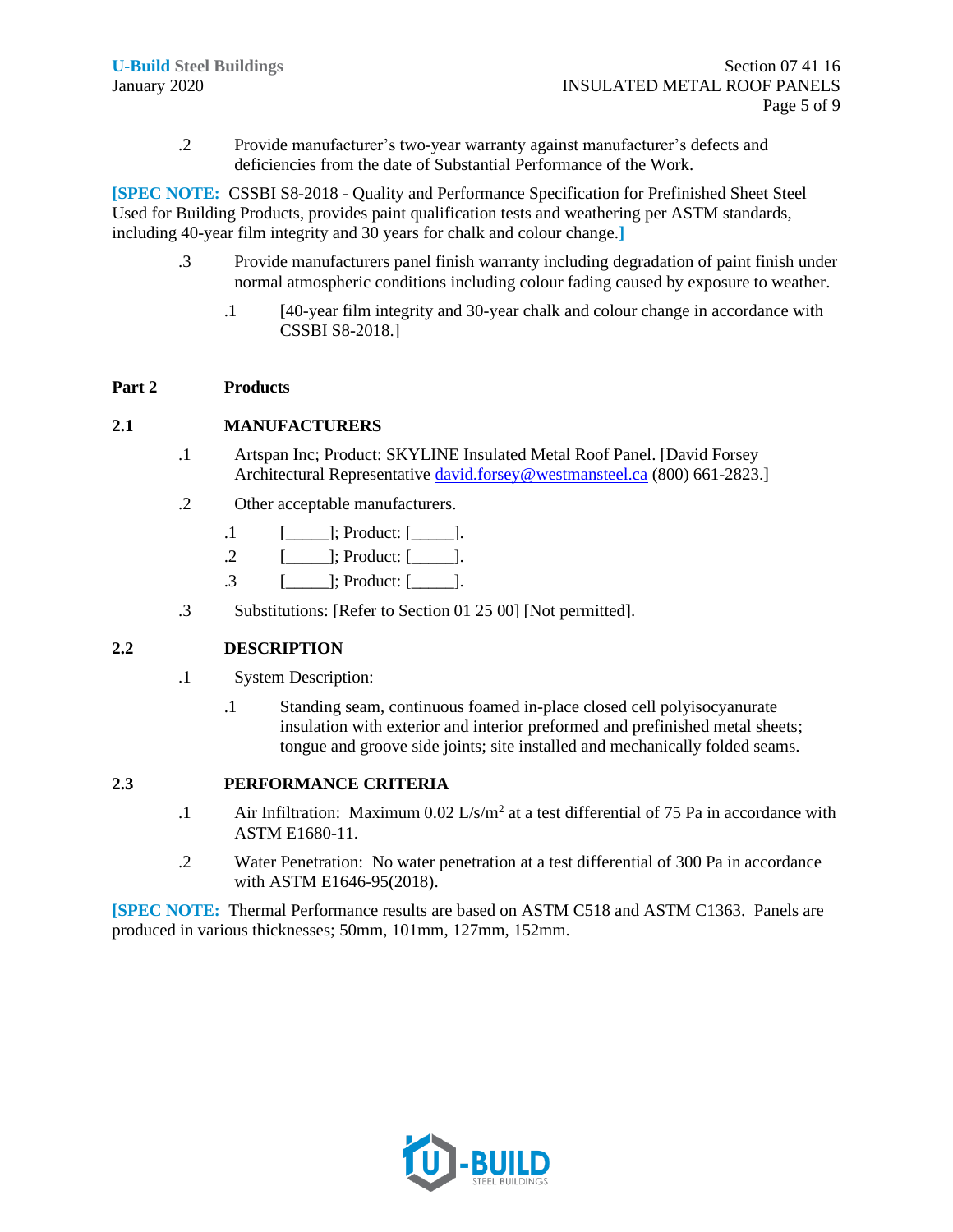#### Based on: ASTM C518-17, ASTM C1363-19, 75 °F and 40 °F mean temp with a temp differential of 39.6 °F and 58 °F respectively

|                            | Thermal Performance - Imperial [IP]<br>40 ºF<br>75 ºF<br><b>Thickness</b> |            |                            |                            |  |
|----------------------------|---------------------------------------------------------------------------|------------|----------------------------|----------------------------|--|
|                            |                                                                           |            |                            |                            |  |
| BTU/hr*ft <sup>2+0</sup> F | hr*ft <sup>240</sup> F/BTU                                                |            | BTU/hr*ft <sup>2+0</sup> F | hr*ft <sup>240</sup> F/BTU |  |
| <b>U-Factor</b>            | <b>R-Value</b>                                                            |            | <b>U-Factor</b>            | <b>R-Value</b>             |  |
| 0.065                      | 15.16                                                                     | 2" (50mm)  | 0.060                      | 16.67                      |  |
| 0.033                      | 30.38                                                                     | 4" (101mm) | 0.030                      | 33.33                      |  |
| 0.026                      | 37.87                                                                     | 5" (127mm) | 0.024                      | 41.67                      |  |
| 0.022                      | 45.43                                                                     | 6" (152mm) | 0.020                      | 50.00                      |  |

**Contract Adam** 

| 24 ºC             |                   |                  | 4.4 °C                 |                   |
|-------------------|-------------------|------------------|------------------------|-------------------|
| $W/m^{2n}K$       | $m^2$ K/W         | <b>Thickness</b> | $W/m^2$ <sup>e</sup> K | $m^2$ K/W         |
| <b>U SI Value</b> | <b>R SI Value</b> |                  | <b>U SI Value</b>      | <b>R SI Value</b> |
| 0.375             | 2.67              | 2" (50mm)        | 0.341                  | 2.93              |
| 0.188             | 5.35              | 4" (101mm)       | 0.170                  | 5.88              |
| 0.150             | 6.67              | 5" (127mm)       | 0.136                  | 7.35              |
| 0.125             | 8.00              | 6" (152mm)       | 0.114                  | 8.77              |

.3 Thermal Resistance of System: RSI-1.33 per 25mm of core thickness; tested at 24<sup>0</sup>C in accordance with ASTM C518-17.

**]**

## **2.4 DESIGN CRITERIA**

- .1 Design: Design [roof panels and connections] by a licensed design professional using performance and design criteria as indicated.
- .2 Loads: Design and size components to withstand, wind uplift, sliding force, dead and live loads as calculated in accordance with [applicable] building code [to a design pressure of  $[\_\_\]$  kPa].

**[SPEC NOTE:** Deflection for exterior wall panels: L/180. Interior partition walls: L/120. Roofs and ceilings: L/240. Ensure deflection limits meet the project design.**]**

- .3 Maximum Allowable Deflection of Steel Roof Panel: L/240 of span.
- .4 Thermal Movement: Provide for expansion and contraction within system components caused by a cycling temperature range of [20 degrees C], ambient; [40 degrees C] over a [12-hour] hour period without overstressing components causing buckling, failure of connections, or other detrimental effects.
- .5 Thermal Barrier: Provide continuity of thermal barrier at building enclosure elements in conjunction with thermal insulating materials specified in Section [07 21 00].
- .6 Vapour Retarder: Provide continuity of vapour retarder at building enclosure elements in conjunction with vapour retarders specified in Section [07 26 00].
- .7 Air Seal: Provide continuity of air barrier at building enclosure elements in conjunction with air barrier materials specified in Section [07 27 00].

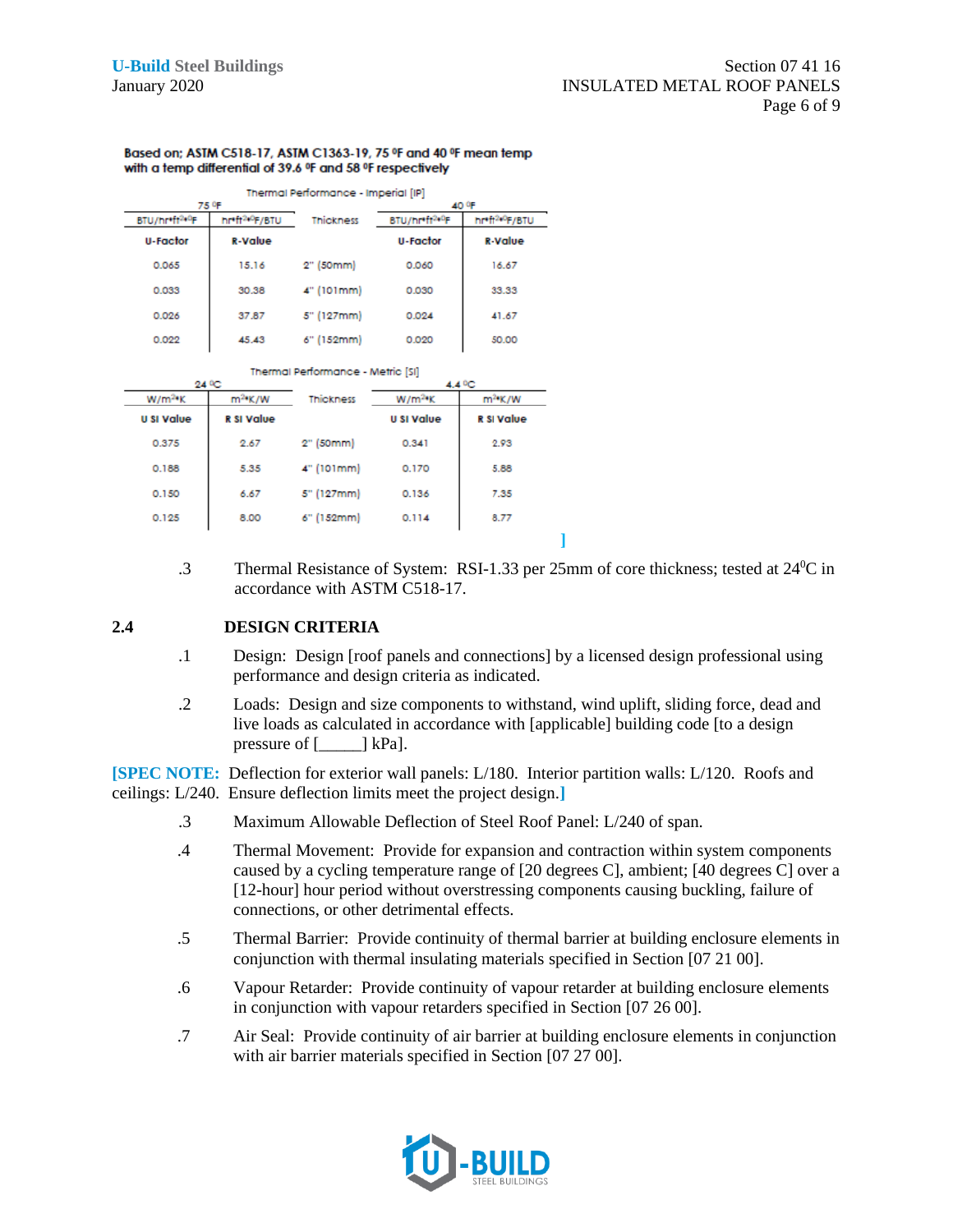# **2.5 MATERIALS**

- .1 Zinc-Coated (Galvanized) Steel Sheet: ASTM A653/A653M, commercial steel (CS), minimum Grade 230, with Z275 coating designation.
- .2 Core Material: Closed cell polyisocyanurate insulation with nominal density of 38  $kg/m<sup>3</sup>$ .

## **2.6 PANELS**

- .1 Profile: Skyline Mesa Smooth
- .2 Width: 1067mm

**[SPEC NOTE:** Standard exterior core steel thickness is 0.61mm. Other gauges are available with sufficient lead time.**]**

- .3 Thickness:
	- .1 Exterior Sheet: Minimum 0.61 mm core steel thickness, Mesa profile with a smooth, non-embossed steel surface texture.
	- .2 Interior Liner Sheet: Minimum [0.46] [0.61] mm core steel thickness, [Mesa profile with a smooth, non embossed steel surface texture] [Mesa profile with a light embossed surface texture].

**[SPEC NOTE:** Review ARTSPAN Colour Chart for standard stocked colour range. Custom colours available with sufficient lead time and approval of colour match sample. Specialty paint systems including Plastisol PVC Barrier available. Contact ARTSPAN for paint coating recommendations based on project application and location.**]**

- .4 Finish:
	- .1 Exterior: [PVDF 2-coat solid colour] [PVDF 3-coat metallic colour] QC# [all Society and Society 1 [As selected from manufacturer's standard range].
	- .2 Interior: PVDF 2-coat solid colour Regal White.

# **2.7 ACCESSORIES**

- .1 Fasteners: Manufacturer's standard type to suit application for design loads. Colour matching panels where exposed to view.
- .2 Roof Panel Clip: Manufacturer's standard galvanized wall clip concealed within the panel joint.
- .3 Sealants: As specified in Section 07 92 00, and as follows:
	- .1 Concealed Sealant: Tape or compound, non-skinning, non-drying, butyl rubber.
	- .2 Exposed Sealant: [ASTM C920, silicone] [ASTM C834, acrylic co-polymer], single component, [colour matching cladding].
- .4 Flashings and Closures: As specified in Section 07 62 00, of same material, thickness and finish as exterior sheets; brake formed to required profiles.
- .5 Field Touch-up Paint: Air-dry paint finish specifically designed for repainting of sheet steel.

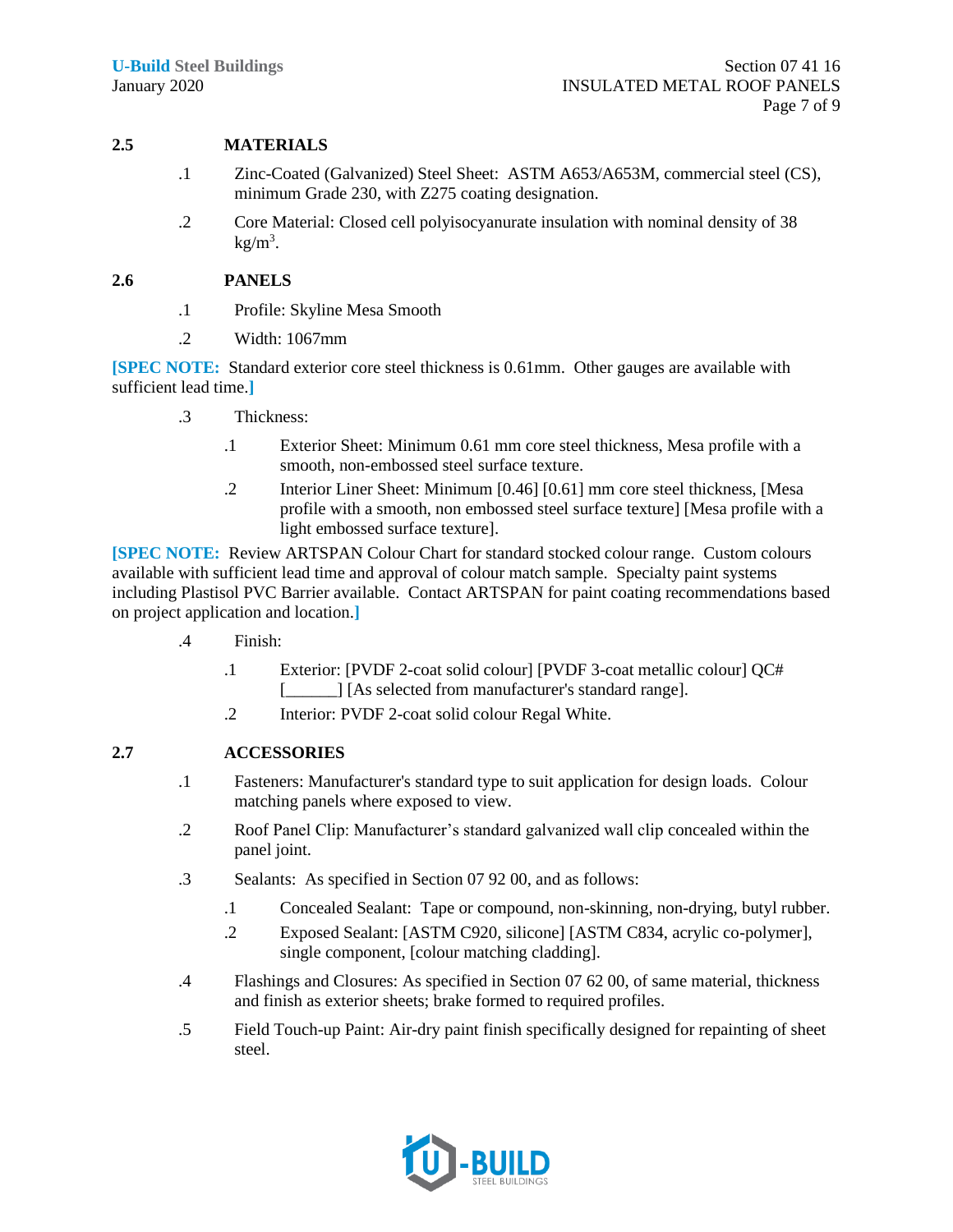## **2.8 FABRICATION**

- .1 Form sections true to shape, accurate in size, square, and free from distortion or defects.
- .2 Form pieces in longest practicable lengths.
- .3 Fabricate components to comply with dimensions, profiles, gauges and details as shown on the Shop Drawings, including all companion flashing.

## **Part 3 Execution**

## **3.1 EXAMINATION**

- .1 Verify existing conditions before starting work.
- .2 Verify dimensions, tolerances, and method of attachment with other work.
- .3 Verify structural support framing are aligned and within recommended tolerances to install panels.
- .4 Verify that site measurements [are as indicated on Drawings] [are as indicated on Shop Drawings] [meet manufacturer's minimum requirements].
- .5 Report unsatisfactory conditions to [Consultant] in writing; Do not start work of this section until unsatisfactory conditions are rectified.

### **3.2 INSTALLATION**

- .1 Install panel system to manufacturer's written instructions [and approved shop drawings].
- .2 Install components required to complete the panel system including; continuous perimeter and panel joint sealant, roof clips, flashings and trims.
- .3 Permanently fasten panel system to structural supports; aligned within specified tolerances.
- .4 Locate panel joints over supports.
- .5 Seal and place gaskets to prevent weather penetration. Maintain neat appearance.

### **3.3 ERECTION TOLERANCES**

- .1 [Section 01 73 00: Tolerances.]
- .2 Structural steel support must be erected in accordance with CSA-S16-19 standard.

**[SPEC NOTE:** Framing members out of alignment can cause issues in appearance with rippling or buckling of the panel faces and difficulty installing, engaging the panel joints and mechanical seaming.**]**

- .3 Tolerance on intermediate framing member alignment: 0mm to 6mm outward of the structural support line for members spaced greater than 2438mm.
- .4 Tolerance on intermediate framing member alignment: 0mm to 3mm outward of the structural support line for members spaced 1219mm to 2438mm.
- .5 Tolerance on intermediate framing member alignment: 0mm to 1.6mm outward of the structural support line for members spaced less than 1219mm.